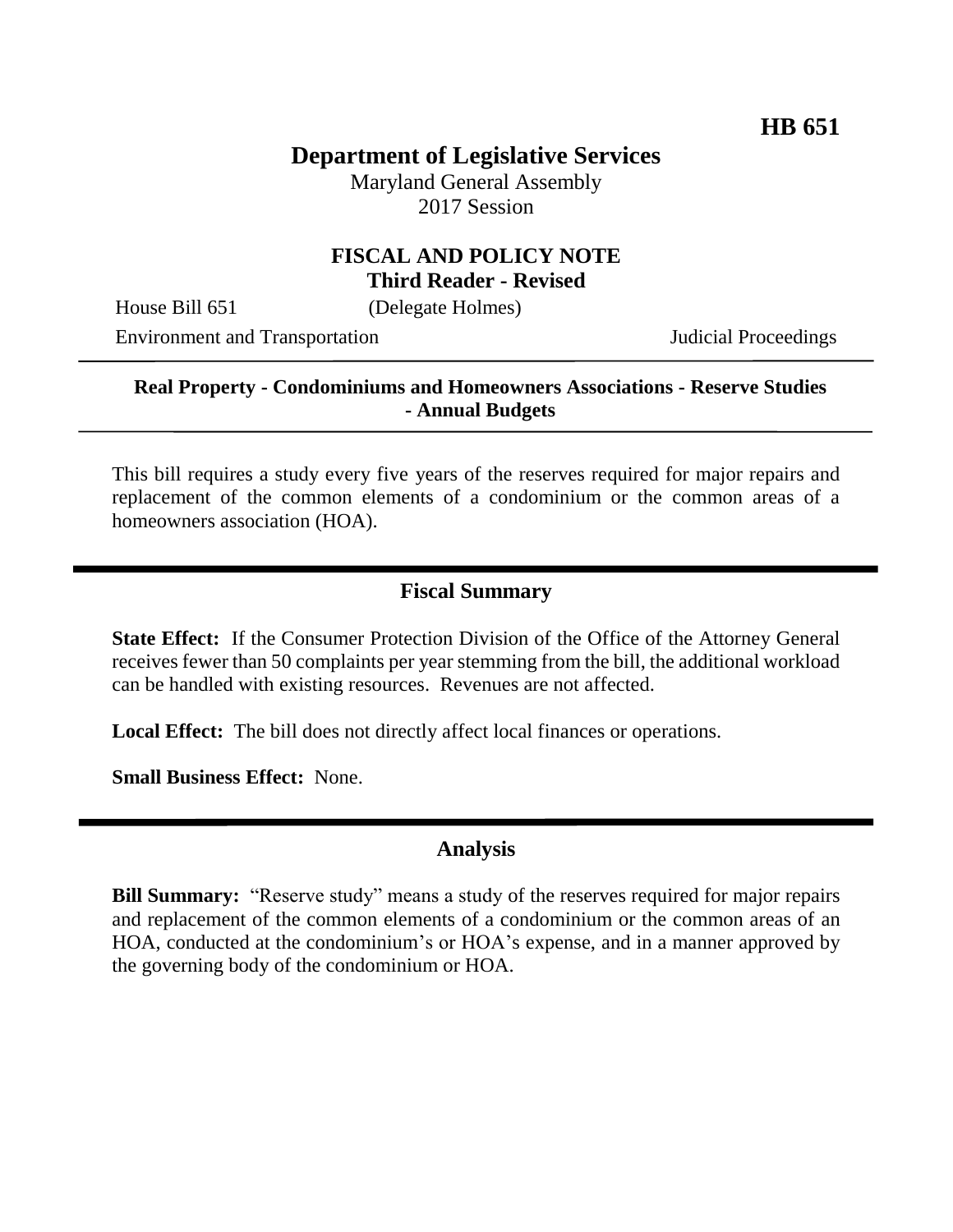#### *Condominiums and Homeowners Associations Established on or after the Effective Date of the Bill*

If a condominium or an HOA has more than 50 units and is established on or after October 1, 2017, the governing body of the condominium or HOA must conduct a reserve study at the community's expense. The reserve study must be carried out at least 30 days, but no more than 90 days, prior to the first meeting of the condominium's council of unit owners after units representing 50% of the votes have been conveyed to initial purchasers or the first meeting of the HOA after a majority of the lot owners, other than the developer, have a majority of votes.

Within five years after this first required reserve study, and at least every five years thereafter, the governing body of a condominium or HOA must conduct another reserve study.

#### *Condominiums and Homeowners Associations Established Before the Effective Date of the Bill*

If a condominium or an HOA has more than 50 units and is established before October 1, 2017, the governing body of the condominium or HOA must conduct a reserve study by October 1, 2018, unless the condominium or HOA had a reserve study conducted on or after October 1, 2013. In any event, all condominiums and HOAs must conduct a reserve study at least every five years.

#### *Requirements of the Reserve Study*

Each reserve study must:

- include a statement of the qualifications of the person who prepared the study;
- be available for inspection and copying by any unit owner or lot owner;
- be reviewed by the governing body of the condominium or HOA in connection with preparing the annual budget; and
- be summarized for submission with the annual proposed budget to the unit owners or lot owners.

### *Applicability*

The bill applies only to an HOA that has responsibility under its declaration for maintaining and repairing common areas. The bill does not apply to an HOA that issues bonds for the purpose of meeting capital expenditures.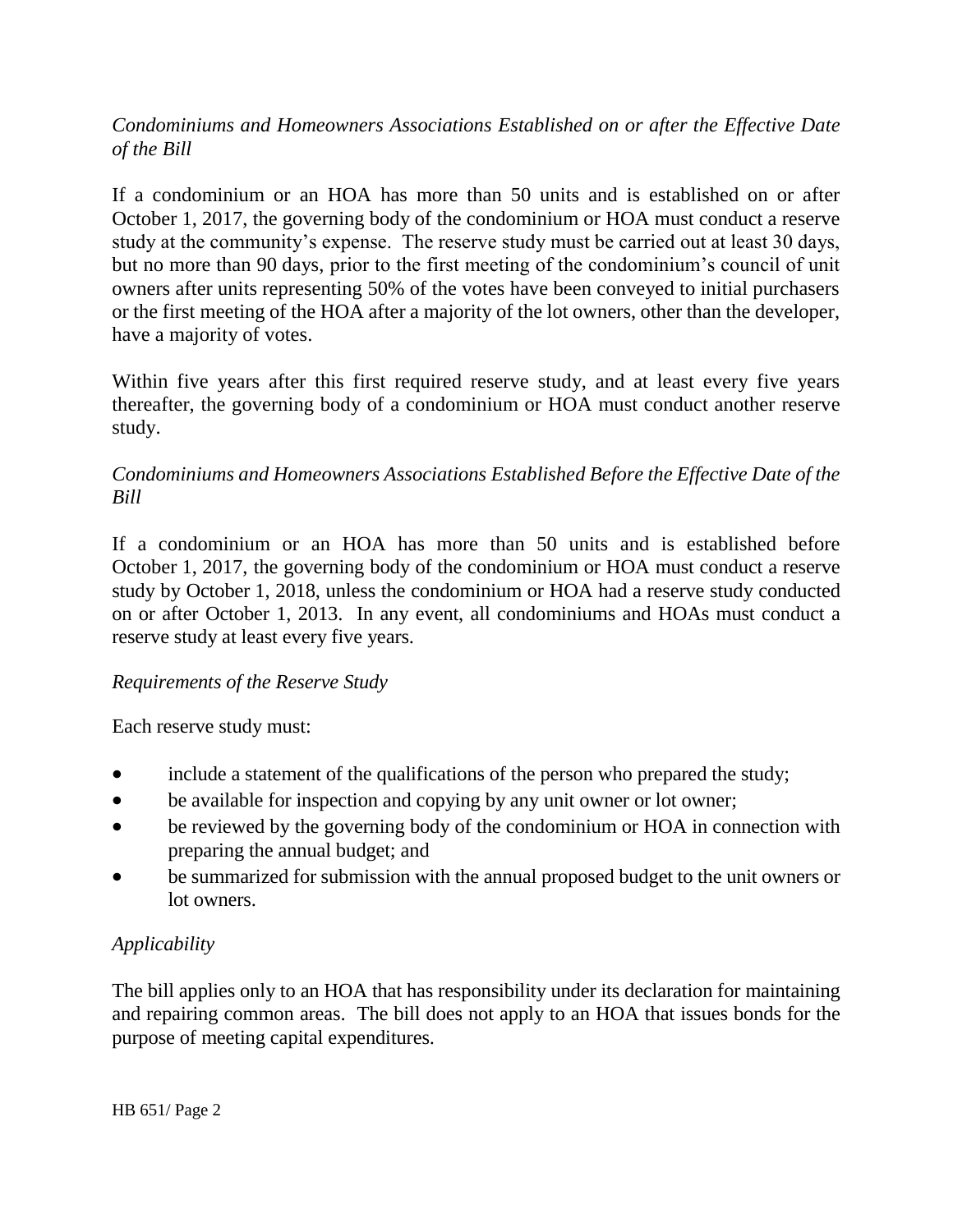**Current Law:** The annual budget of a condominium or an HOA must provide for reserves and capital items or expenses among the expenses of the condominium or HOA. In a condominium, unit owners must be assessed for current common expenses and reserves for future expenses in proportion to their percentage interests in the common expenses and common profits.

**Background:** The Secretary of State advises that, in 2016, there were 2,859 condominium regimes in the State, and the State Department of Assessments and Taxation reports that there were 222,664 condominium units. The Foundation for Community Association Research estimated that there were 6,600 community associations in the State in 2015. For more information on condominiums and HOAs (commonly known as common ownership communities (COCs)), see the **Appendix – Common Ownership Communities**.

In addition to the recommendations discussed in the appendix, the Task Force on Common Ownership Communities also recommended requiring the governing board of a COC owning common capital elements to conduct or commission a reserve study at least once every five years to determine the amount and necessity of reserves for anticipated capital replacements, repairs, and improvements.

## **Additional Information**

**Prior Introductions:** SB 345 of 2010, a similar bill, received an unfavorable report from the Senate Judicial Proceedings Committee. Similar bills were also introduced in 2009, 2008, and 2007.

**Cross File:** None.

**Information Source(s):** Office of the Attorney General (Consumer Protection Division); Secretary of State; Judiciary (Administrative Office of the Courts); State Department of Assessments and Taxation; Foundation for Community Association Research; Department of Legislative Services

| <b>Fiscal Note History:</b> | First Reader - February 12, 2017        |
|-----------------------------|-----------------------------------------|
| mm/kdm                      | Third Reader - March 17, 2017           |
|                             | Revised - Amendment(s) - March 17, 2017 |

Analysis by: Nathan W. McCurdy Direct Inquiries to:

(410) 946-5510 (301) 970-5510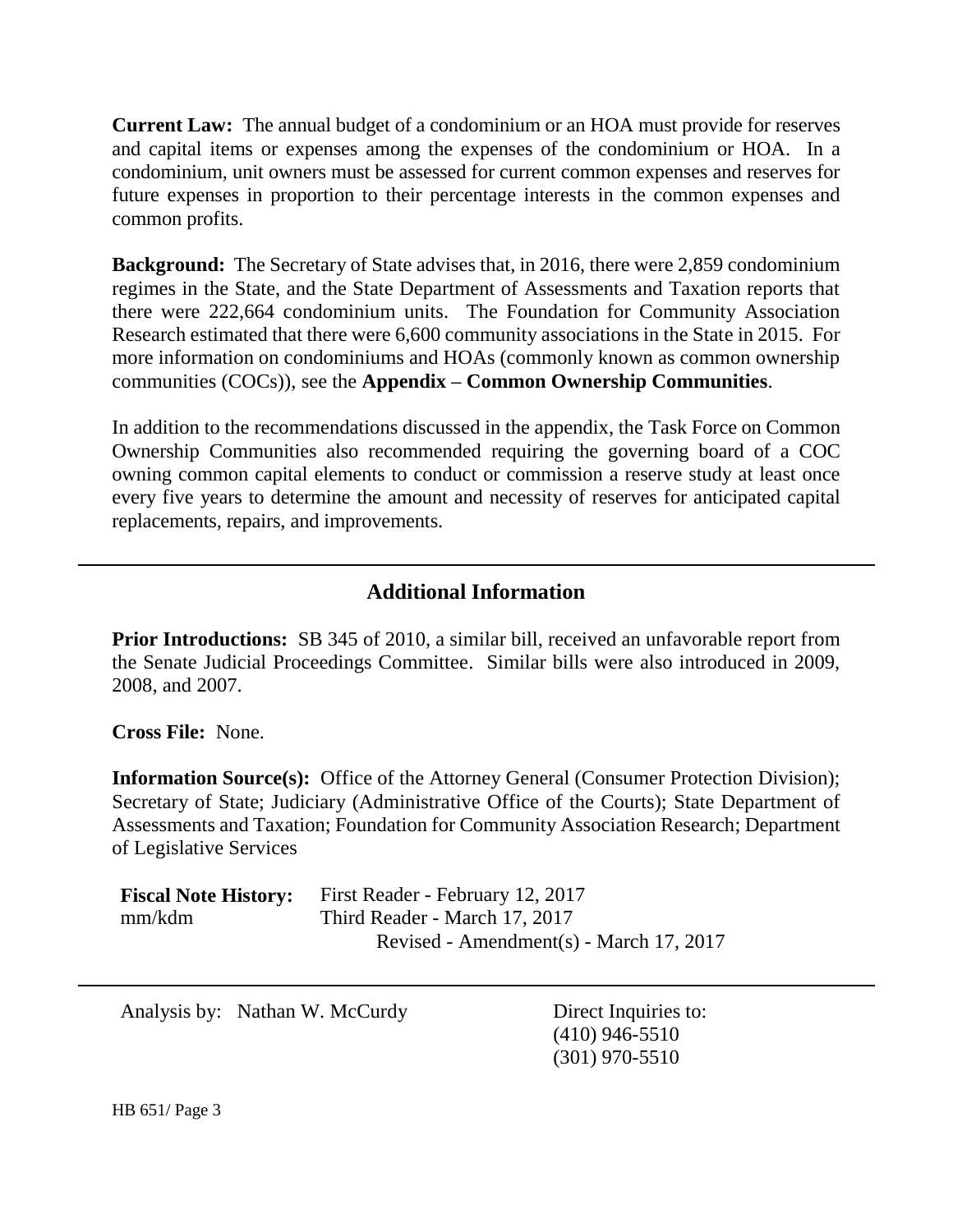# **Appendix – Common Ownership Communities**

When a person purchases a single-family home, a condominium, or an interest in a cooperative housing corporation, he or she may also be required to join an association of owners, which is intended to act in the common interests of all the homeowners, condominium unit owners, or cooperative owners in the community. Collectively, these associations are often referred to as common ownership communities (COCs). Maryland, a growing number of newly constructed or newly converted residences are located in some form of COC.

The affairs of a condominium are governed by a council of unit owners, which comprises all unit owners. Among other powers, the council of unit owners has the power to impose assessments on the unit owners to pay common expenses. A council of unit owners may delegate its powers to a board of directors, officers, or a managing agent. Condominiums are governed under Title 11 of the Real Property Article.

Many new housing developments are subject to a homeowners association (HOA) that is created by a governing document and has the authority to impose mandatory fees on lots in the development in connection with the provision of services or for the benefit of the lots, the lot owners, or the common areas. HOAs are governed under Title 11B of the Real Property Article.

A cooperative housing corporation or "cooperative" is a corporation that owns real property. A resident of a cooperative does not own his or her unit; rather, the person owns an interest in the corporation, which leases the unit to the person for residential use. Cooperatives are governed by the laws in Title 5, Subtitle 6B of the Corporations and Associations Article.

Condominiums and HOAs may be authorized by their governing documents to impose liens on units or lots to collect unpaid assessments or fees. In a cooperative, the governing documents usually provide for the collection of delinquent fees, and evictions for unpaid fees are generally pursued by way of a landlord-tenant action.

Since registration of the various COCs is not required statewide, the exact number of COCs in Maryland is unknown. However, public offering statements for condominium regimes are required by law to be registered with the Secretary of State (SOS). Statewide for 2016, the SOS registration records show that there are 2,859 condominium regimes, and the State Department of Assessments and Taxation, which maintains assessment records based on class of property, reports that there are 222,664 condominium units. The Foundation for Community Association Research estimated that there were 6,600 community associations in the State in 2015.

HB 651/ Page 4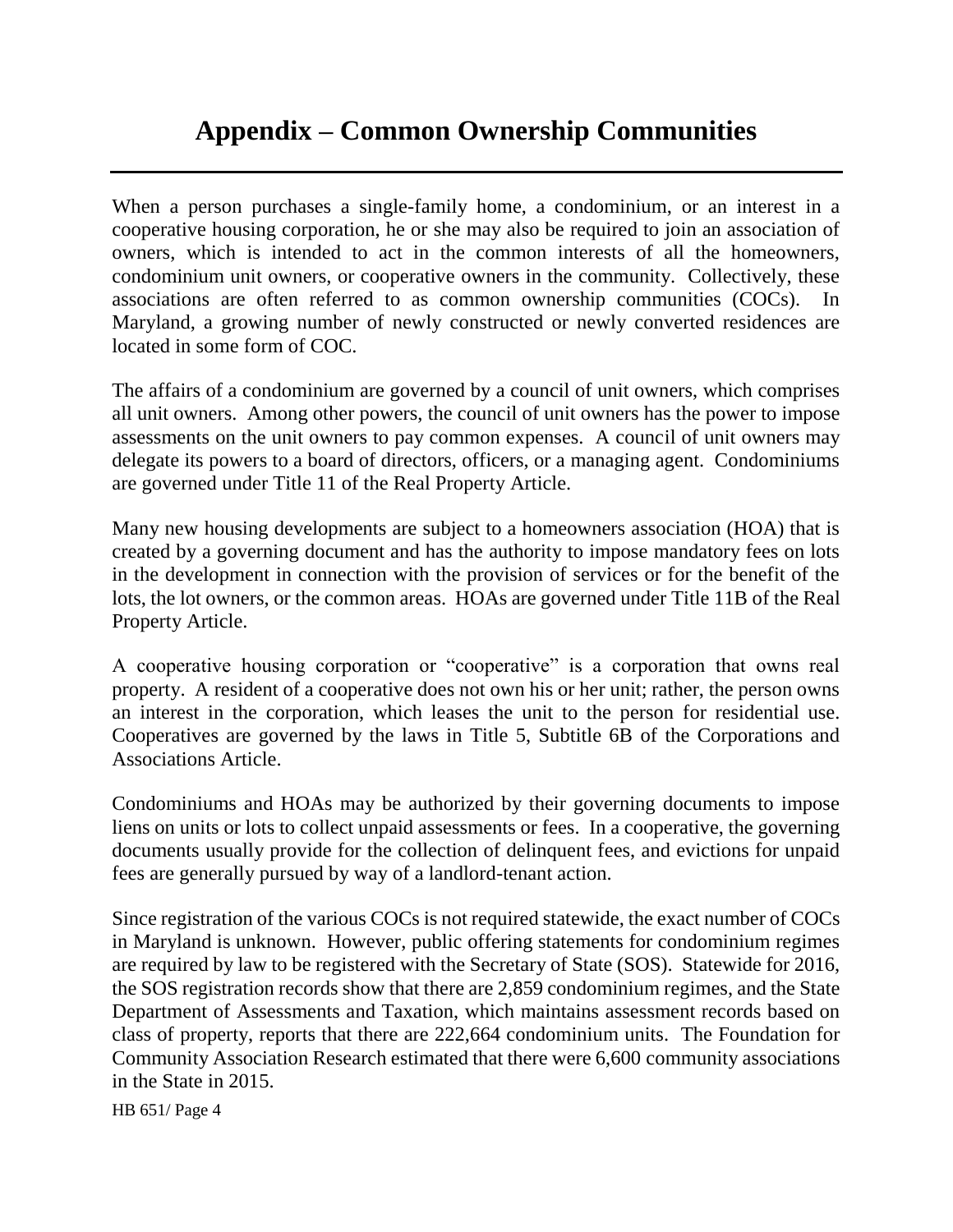#### *Task Force on Common Ownership Communities*

With a growing number of Marylanders residing in COCs, and evidence that some COCs had issues with governance, dispute resolution, and financial stability, the General Assembly created the Task Force on Common Ownership Communities in 2005 (Chapter 469 of 2005). The issues addressed by the task force included the education and training needs of COC boards and prospective buyers, availability of alternative dispute resolution services, special considerations of aging COCs, collection of assessments, and resale of homes within COCs. The task force met 10 times, held five public hearings, and submitted its final report in December 2006. The report's findings and recommendations have served, in subsequent years, as the basis for numerous pieces of legislation intended to improve the operation of COCs. This legislation, enacted from 2007 through 2016, accomplished the following:

- authorized a group of three or more unit or lot owners in a condominium or HOA to petition a circuit court to appoint a receiver in specified situations frequently found in aging communities (Chapter 321 of 2007);
- gave the Consumer Protection Division within the Office of the Attorney General increased authority over violations of the Maryland Homeowners Association Act (Chapter 593 of 2007);
- eased restrictions on the ability of certain older HOAs to amend their governing documents by allowing an amendment at least once every five years by a specified percentage of votes (Chapters 144 and 145 of 2008);
- strengthened the transition process from developer to the governing body of a condominium or HOA by allowing the governing body to terminate specified contracts and requiring the developer to provide specified documents (Chapters 95 and 96 of 2009);
- required the governing body of a COC to purchase fidelity insurance or a fidelity bond covering various acts of malfeasance by COC officers, directors, and other specified employees and agents (Chapters 77 and 78 of 2009 and Chapter 615 of 2010);
- granted priority to a specified portion of a lien of a condominium or HOA over the claim of a holder of a first mortgage or first deed of trust in the event of a foreclosure on a unit or lot (Chapter 387 of 2011);